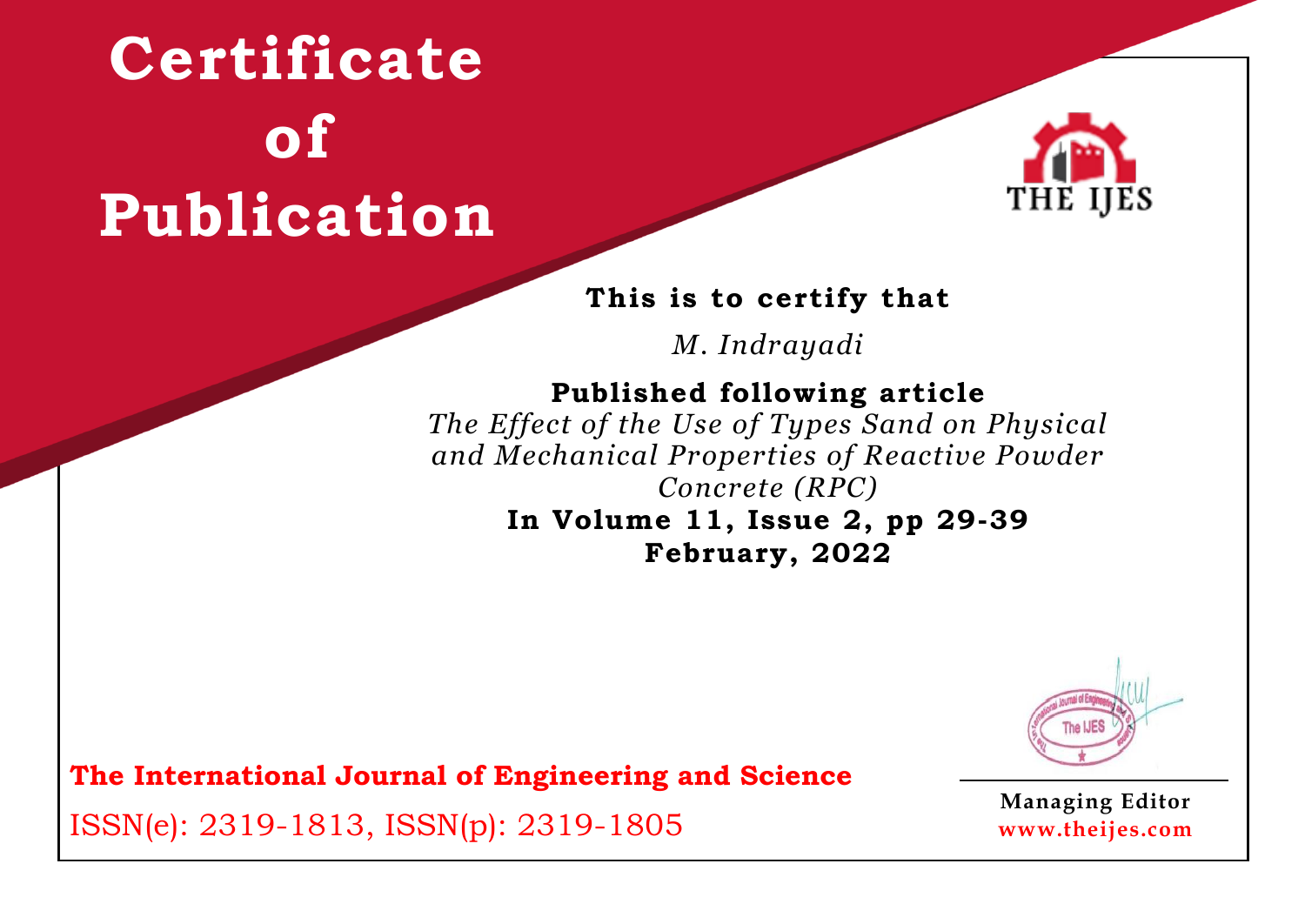

### **This is to certify that**

*Rafie*

## **Published following article**

*The Effect of the Use of Types Sand on Physical and Mechanical Properties of Reactive Powder Concrete (RPC)*

### **In Volume 11, Issue 2, pp 29-39 February, 2022**



**The International Journal of Engineering and Science**

ISSN(e): 2319-1813, ISSN(p): 2319-1805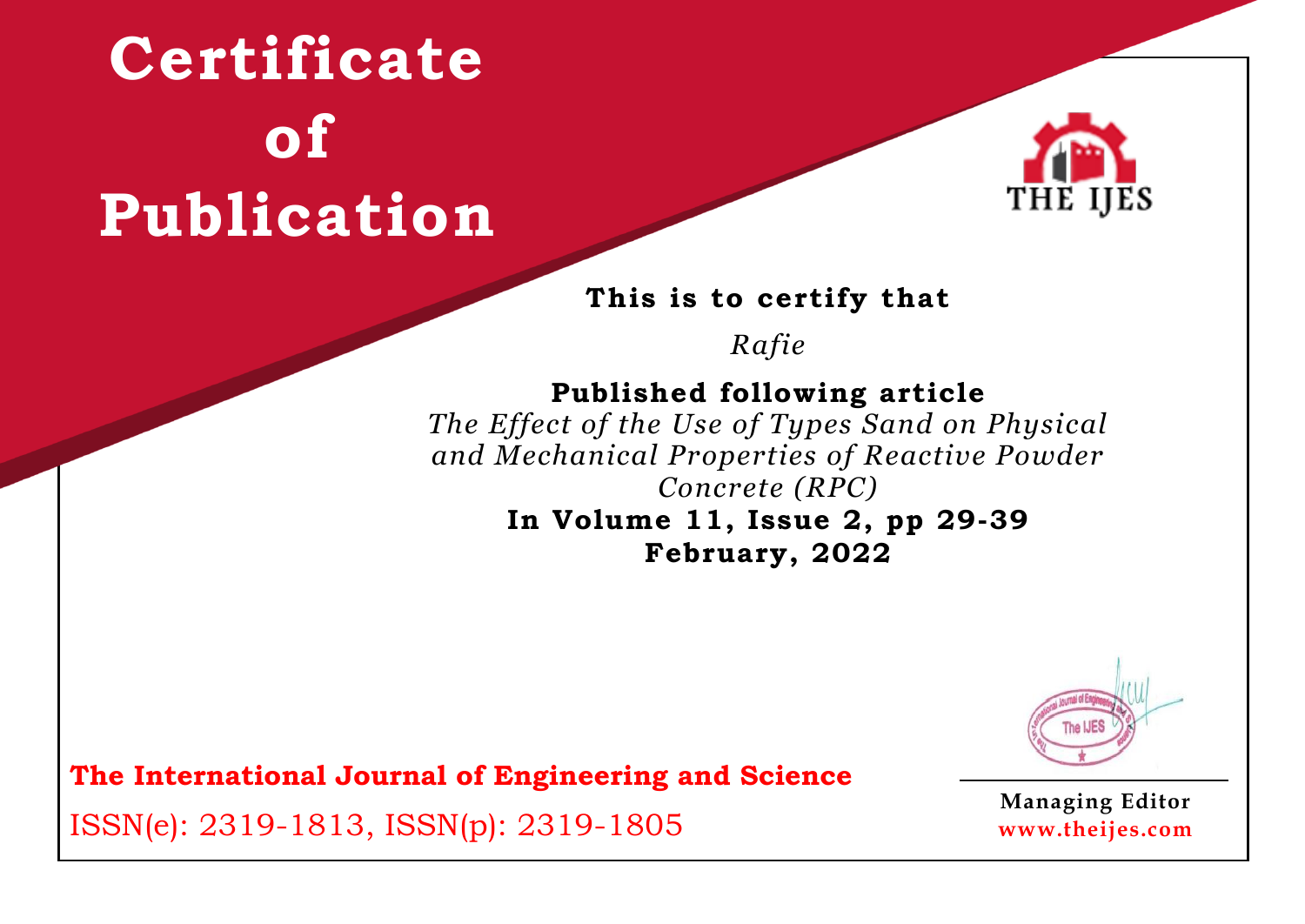

### **This is to certify that**

*E. Sutandar*

# **Published following article**

*The Effect of the Use of Types Sand on Physical and Mechanical Properties of Reactive Powder Concrete (RPC)*

### **In Volume 11, Issue 2, pp 29-39 February, 2022**



**The International Journal of Engineering and Science**

ISSN(e): 2319-1813, ISSN(p): 2319-1805